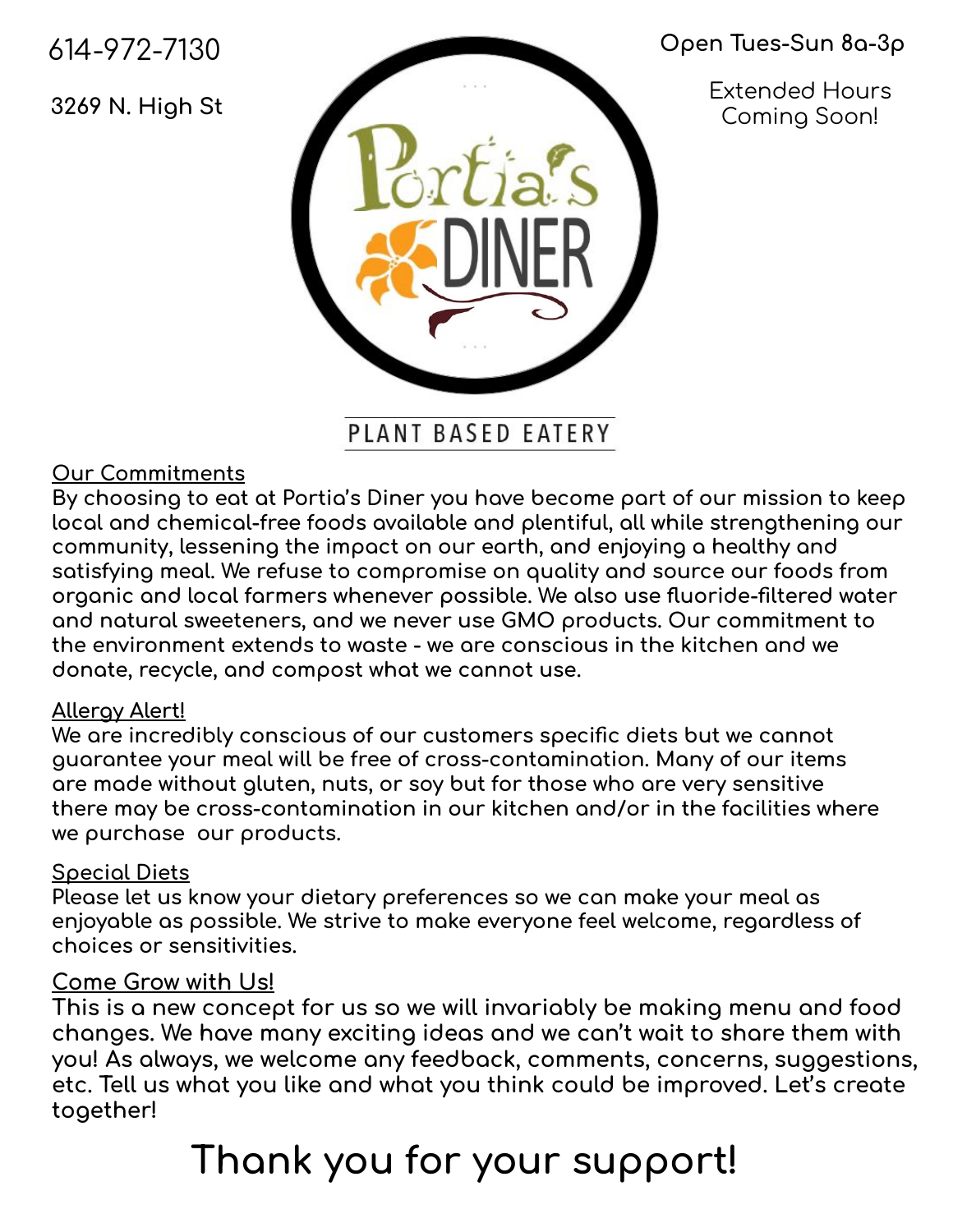

### **Breakfast Favorites**

Portia's Breakfast Plate \$14

Tofu-veggie-cheeze scramble, sawsages, rosemary homefries, and buttery toast

### **Grilled Breakfast Burrito \$14**

Tofu scramble, homefries, on-the-border black beans, sauteed veggies, cheddar cheeze, roasted corn, jalapenos, spinach, salsa, sour cream, and coconut bacun Hand-held, or fork & knife!

Or have it as a BREAKFAST BOWL with toast!

#### **Quinoa Morning Bowl \$12**

Tofu egg with melted Gouda, roasted veggies, & on-the-border black beans on a bed of quinoa and spinach, and topped with sour cream, salsa, and bacun Add avocado +2

#### Garden Breakfast Muffin, Pocket or Wrap

Tofu egg, smoked gouda, lettuce or spinach, tomato, sawsage, and mayo on your choice of a of English muffin \$9 In a gf wrap or grilled in a pocket \$8 Boost it with bocun and home fries ! +\$2

#### Waffles! \$8

A fluffy gluten-free Belgian waffle served with Ohio maple syrup and your choice of buttery or coconut spread With seasonal fruit compote +\$2 Add whipped topping +\$1

French Toast \$9 Made with Sami's GF Bread and served with Ohio maple syrup

Bagel and Cream Cheeze \$5 GF Bagel and FYH cream cheeze

### **Drinks**

Seasonal fresh juice: \$3 Bottomless coffee: \$2.5 Hot Tea: \$2.5 Kombucha: Variable **Bottled drinks: Varialbe** Plant milk (Almond, oat, rice, soy): \$3

### On the Lighter Side...

Oatmeal

w/ brown sugar and plant milk \$5 with three toppings: \$6 with five toppings: \$7

> Overnight Oats \$5 with three toppings: \$6 with five toppings: \$7

<u>Toppings: Banana,, raisins, dried</u> cherries, cranberries and mulberries, chia, flax, pumpkin, hemp, and sunflower seeds, walnuts, pecans, almonds, almond butter, granola, cacao nibs, shredded coconut, chocolate chips Add'l +\$.50

#### Granola

with plant milk \$5 with coconut yogurt \$6 With coconut yogurt and fruit: \$7

### English Muffin

With buttery spread \$4  $Add jam + $1$ Add almond butter + \$2

### ...'n Sides

### Add avocado to your dish!! \$2

Scrambled "Egg" \$3 Make 'em cheezy! +\$1

Rosemary Homefries \$3 Make 'em cheezy! +\$1.5

Potato Vegetable Hash \$4

2 Sawsage Patties \$4

On-the-Border Black Beans \$3

Toast w/ buttery spread \$3

Fruit Cup sm \$3 lg \$5

"The love for all living creatures" is the most noble attribute of man." - Charles Darwin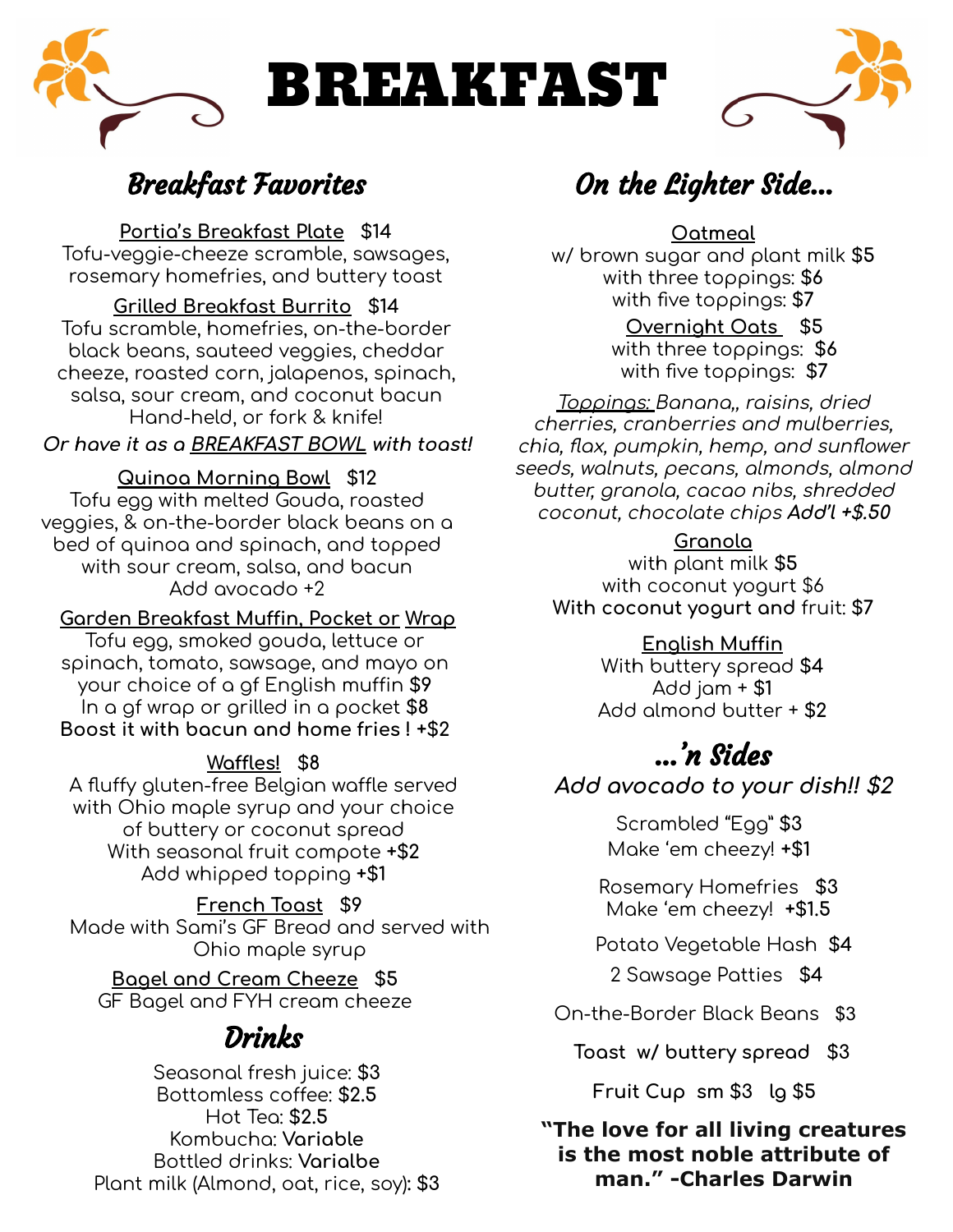

# LUNCH



### **Sandwiches and Wraps**

### Portia's YumBurger \$14

Our housemade GF and soy-free burger is made with quinoa, rice, oats, hemp and sunflower seeds, mushrooms, veggies and spices. Served with lettuce, tomato, onion, pickle, mayo, mustard, ketchup and American cheeze made into a pocket with our of flour tortilla or on Sami's gf bun.

### Italian Sub \$8/14

Panini grilled Sami's Bread stuffed with veggie pepperoni, smoked gouda, tomato, onion, banana peppers, lettuce and Italian sub sauce. Served w/chips.

#### Tofu Gyro \$12

Gyro-seasoned tofu, lettuce, tomato, onion, pickle, banana peppers, cucumber, and sunflower seed gyro sauce in a house-made wrap or Sami's pita Kalamata olives optional

**BLT \$8** Coconut bacun, tomatoes, lettuce and Vegenaise in a gf wrap

### Calzahony \$10

On the lighter side....Panini grilled GF wrop filled with mushroom, onion, tomato, bell peppers, banana peppers, spinach, creamy Italian dressing, pizza squce, and mozzarella Make it a Pepperoni Calzahony! +\$2

#### Sicilian Garden \$10

Same as the Calzahony but without pizza squce and with cucumbers Add Pepperoni +\$2

#### "Egg" Salad Wrap \$8

"Egg" Salad, tomatoes, pickles, lettuce, mustard and Vegenaise in a gf wrap.

#### Grilled Cheeze \$6

With FYH American cheeze Add a cup of soup +\$3

### Mac n Cheeze \$6

**Rich n Creamy!** 

### **Salads**

Dressings: Italian, Dill Ranch, Tahini, Caesar., Sunflower Mediterranean

Mediterranean Salad \$10 Greens, veggies, and Mediterranean Tofu with gyro sauce Kalamata olives optional

Greens, croutons, caesar dressing & parmesan

House Salad \$6

Greens, carrots, red cabbage, sprouts, and in-season vegaies

#### Portia's Potato Salad \$6

Potatoes, celery, pickle, mayo, mustard, apple cider vinegar, dill, sea salt

Cole Slaw \$4

Caesar's Salad \$6

Side Salad \$4

"Egg" Salad \$4

### **Soups**

Harvest Chili \$4/7

Soups du jour Variable

### **Sweets**

Chocolate Mousse \$5 Chia Pudding Fruit Parfait \$5 Fruit Cup \$3/5 Specials Variable